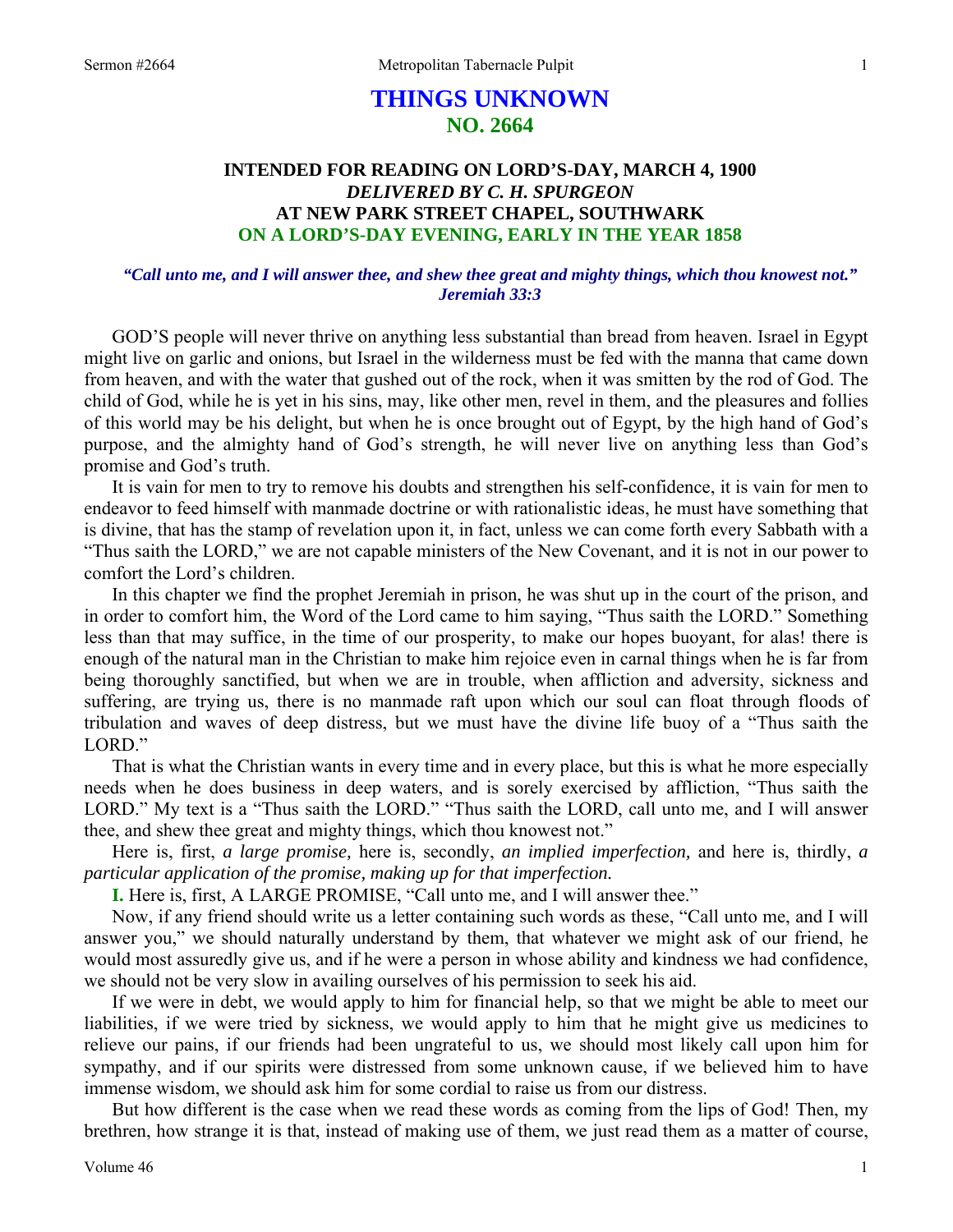but we seldom think of making use of them. "Yes," we say, "it is a very comforting doctrine, that God answers prayer, it is truly consolatory to hear our minister inform us that whatever we ask in prayer, believing, we shall receive." But there the matter ends, and except with a few choice spirits, it remains a matter of doctrine, and not a matter of practice to us.

"O fools, and slow of heart to believe," our Master might well say to us, and if He should come into our hearts, He would administer a thousand rebukes to us for our slackness in proving the truth of His promise. For God means what He says, and inasmuch as He has said, "Call unto me, and I will answer thee," He intends that His words should stand good, and He wishes us to believe them to be true, and therefore to prove our faith by acting upon them.

Alas! the truth is too plain to be disputed, that the most of us, while in a sense, we receive this doctrine because it is in the Bible, do not so receive it as to put it into practice. In introducing to your notice, the great general truth, "Call unto me, and I will answer thee," I shall probably have to answer a host of objections and questions.

"Well," says one person, "would you wish us to believe, sir, that whatever we ask in prayer we shall receive?" I must reply to you with discretion. In the first place, who are you who now ask that question? Are you a child God, or are you a worldling? Have you been born again, or are you still what you were by nature, without any renewal from the Holy Spirit? For upon your answer to that question, mine must depend. If you are still without the Spirit of God, and are unrenewed, I would remind you of that passage which says, concerning the wicked, "Even his prayer shall be an abomination," and if your prayer be an abomination, of course you cannot expect God to accept an abomination, and answer it. You must, therefore, know that you yourself are a partaker of the grace of God, or else this promise does not belong to you.

You grant me that, and then you ask me this question, "Sir, I hope I am a child of God, am I, therefore to understand that, whatever I shall ask for in prayer, I shall receive of God?" To you also I must answer with discretion, lest in endeavoring to state a truth, I should utter a falsehood. I must first ask you in what state of heart you are as a child of God. Have you been lately communing with Christ? Have you been constant in the study of His Word? What are your wishes? What are your wants? What are your desires? For upon your answers to these questions, my reply to your inquiry must depend.

It may be that you are a Christian, but nevertheless, though an Israelite, you, like Israel in the wilderness, are asking for meat that you may satisfy your own lust, even as they did, but when they craved for flesh and the Lord sent them quails, while the meat was yet in their mouths, the curse of the Lord came upon them.

We are sure to have our prayers answered, if it is right that they should be answered. Sometimes, even the Lord's people ask for things which it would not be for God's glory to give, or for their profit to receive. If you should tell your child you would give him anything he liked to ask for, you would not for a moment suppose that you included in the promise any absurd request he might make. Suppose he should ask you for a dose of arsenic, suppose he should request you to kill him, would you fulfill your promise? Certainly not. You would say, "My child, I love you too well to listen to the ravings of your madness, I desire your good too much to grant your absurd request, and I cannot hearken to you."

God says the same, "'Call upon me, and I will answer thee,' but I will not always answer you as you wish to be answered. If you ask for a thing which is not fit for you to receive, I will give you something better. I will not give you that very thing, I will hear your prayers, but I will not give you exactly what you ask for, I will grant you something infinitely superior to the thing itself."

It would be a sad thing if God always heard our prayers, and gave us just what we asked of Him. If He always gave us the exact thing we asked for, we should ruin ourselves. You may have heard the story of a woman who had a child who was very ill, and when her pastor called to see her, she asked him to pray for the child's life, and in the prayer he very properly said, "O Lord, spare this child's life, *if it be thy will."* The mother interrupted him, and said, "No, I cannot have it so, this child must live. I want you to pray to God that the child may live whether God wills it or no." The minister said, "Woman, you will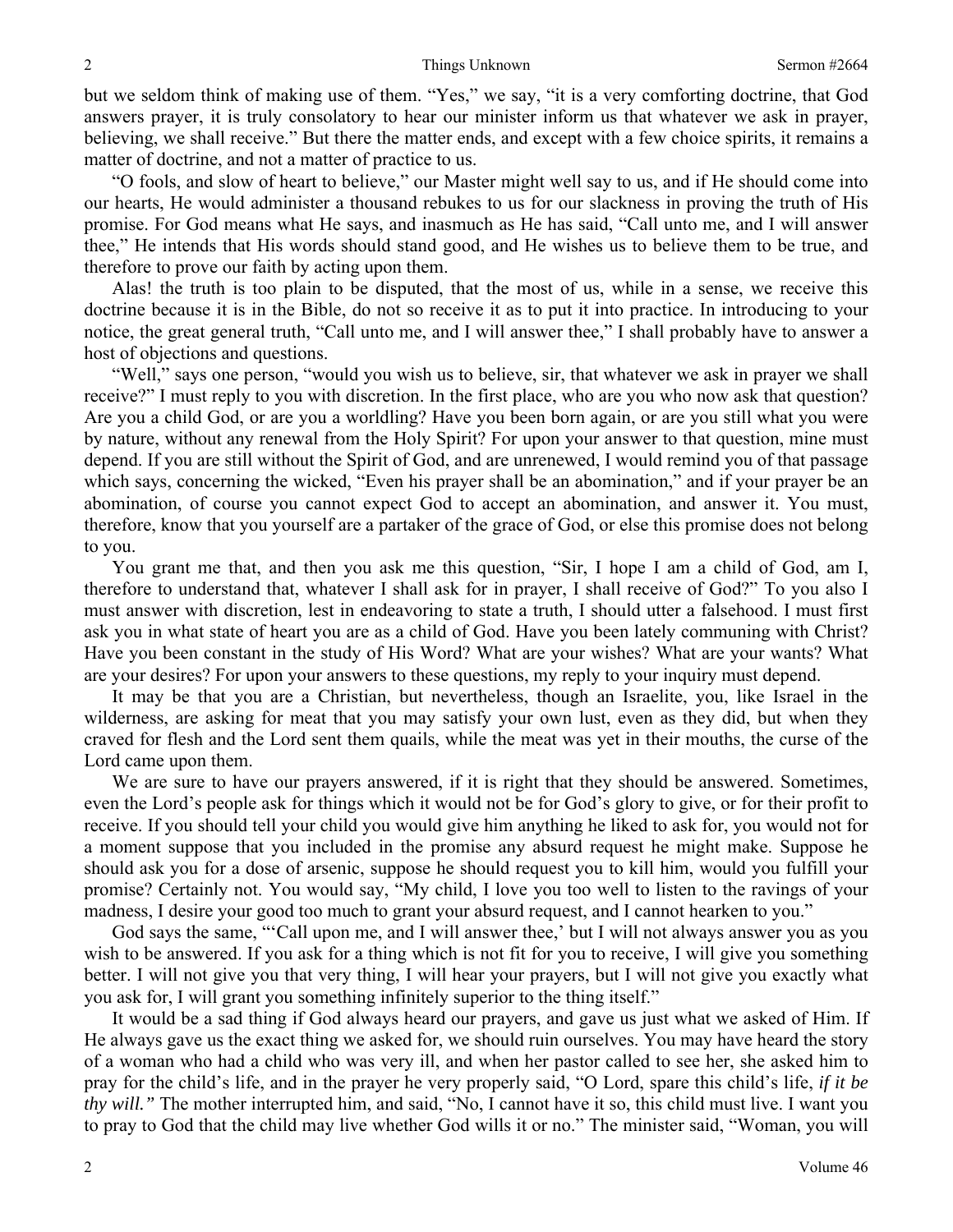have cause to tremble on account of this petition. If you ask such a thing as this of God, there will be a curse upon it." Nevertheless, the prayer was prayed, and twenty years afterwards, that woman, with an aching heart, saw her son riding in a cart to Tyburn, where he was to be hanged. Better would it have been for him and also for her that he had perished at the breast, and been carried to an untimely grave, than that he should send her grey hairs with sorrow to the grave. God, therefore, makes this very kind reservation that, if we ask for absurd things, things which would not be for our profit, He will not grant them.

But the question is put to me again, "Sir, if I ask for a thing which is obviously a good thing, which is most assuredly for my profit, may I be certain, after I have asked in prayer for that thing, that I shall have it?" Once more, I must ask another question. Have you yet learned the heavenly art of believing God? Because, you may be a Christian, you may believe in Christ enough for your soul's salvation, but you may be so small a Christian that you have never yet attained the mountain height of belief in all your Lord has uttered. And mark you, the promise of an answer to our prayers is only given to our faith.

The Lord Jesus Christ put it thus to His disciples, "What things soever ye desire, when you pray, believe that ye receive them, and ye shall have them." Now, if you go on your knees in prayer, and ask God for anything, and do not believe that He will give it to you, it may come in God's extraordinary bounty, but it will not come in answer to your prayer. Your prayers shall be answered in proportion to your faith, so if you believe, and ask for a thing that is for your good and God's glory, you will have it as surely as the promise is a promise, and God is God.

I have talked with many Christians, and some of my aged friends have talked with far more than I have, but both they and myself can bear witness that we have never yet met with any Christian that could charge God with breaking His promise. We have met with many who have been far from having the faith they ought to have, but we have never discovered one so faithless to God as to charge Him with not answering the prayer that was stamped with believing. Whenever there is faith, there will be the answer to the prayer of faith, you will never hear a Christian deny that truth.

It was my privilege some two years ago, when at Bristol, to visit the Orphan House of Mr. Müller, and I never saw a more striking or startling exhibition of the power of faith than I did there. Mr. Müller supports three hundred orphan children on no resources but his own faith and prayer. When he needs anything, he calls them together, offers supplication to God, and asks that necessities may be supplied, and although there are three hundred to be fed, to be clothed, and to be housed, and though they have often been brought so low that there has not been a farthing in their coffers, nor a handful of meal in their barrel, when mealtime has come, there has always been abundance of bread in the house in answer to prayer.

I shall never forget my interview with that holy man of God. Some gentleman said to me, "I wish you would ask Mr. Müller a question or two, if you see him, as to the foundation of a new Orphan House which he proposes to build to hold seven hundred more children. Now, I feel that three hundred is quite enough for one man to care for, I think it is very absurd for him to have seven hundred more, he will never be able to support a thousand. As to the preset Institution, I believe that generous persons hear about it, and send him subscriptions for it maintenance, but as to his supporting seven hundred more orphans, that is impossible."

I replied, "I think there is something in what you say. I will ask him when I see him." But when I saw him, I could not, and dared not, ask him any such questions, and when I saw what a great work he had done by his faith, and began to remark upon it, he said, "Oh! it is only a little thing that I have done, faith could do far more than that. If it were God's will that I should feed the universe on prayer and faith, I could do it. If I had more faith, it could be accomplished."

I was just going to say that, possibly, a thousand orphans would be more than he could support, when he said, "When I got three hundred children, I began to pray God to send me money to build an Orphan House to hold seven hundred more, and I have already £17,000 sent in for it, although I have never solicited a contribution from anybody but the Lord. I believe God has made me to be here, to be to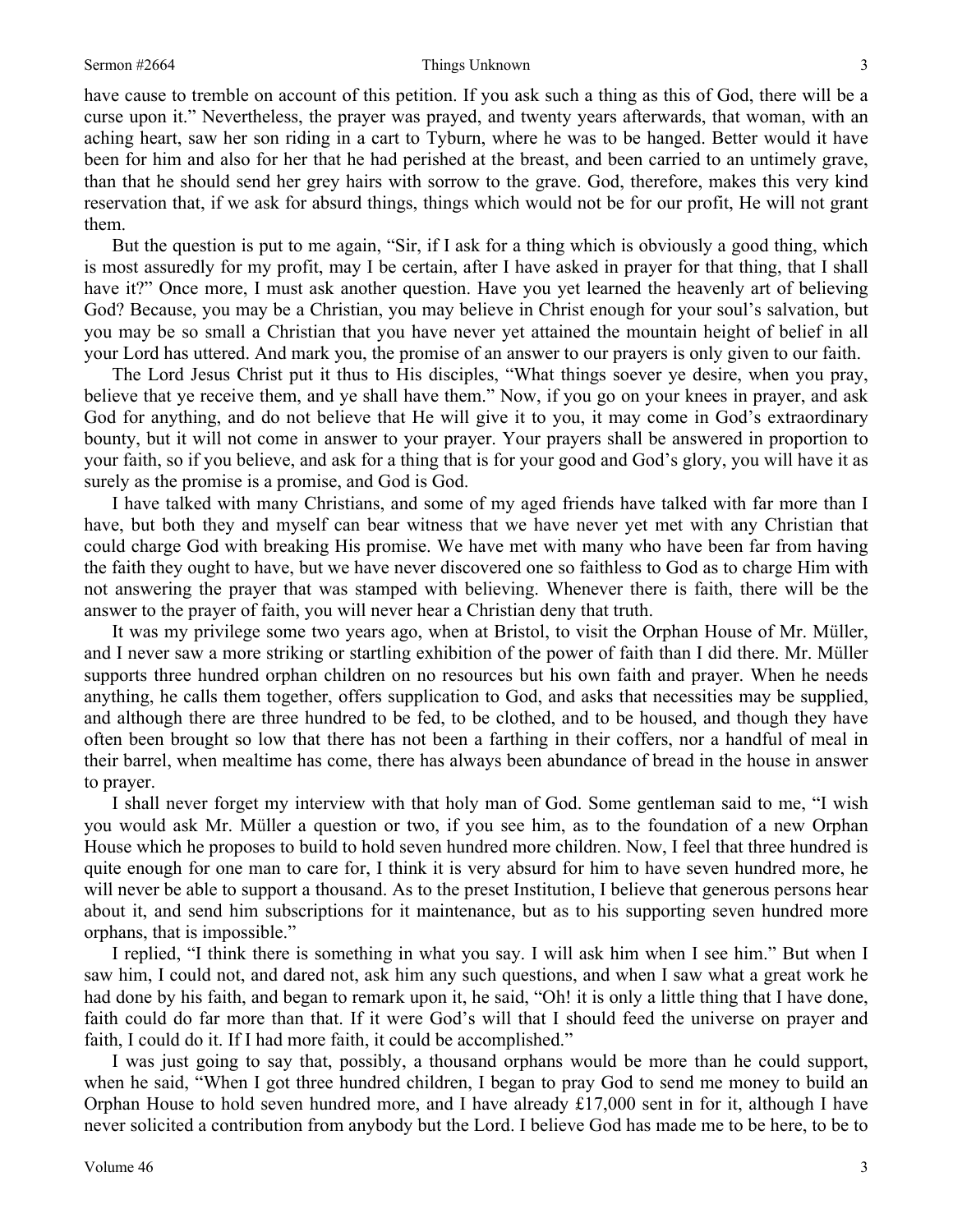the world a proof that He hears and answers prayer." I thought so too, when I saw that huge building, and the many dear children rising up to praise their God, and singing so sweetly in honor of the good Shepherd, who had gathered them like lambs to His bosom, and had gently folded them there.

Brethren, we do not speak without solid facts to confirm our assertion, when we affirm that, whatever a saint asks in prayer, if he asks in faith, and it is for his own profit, and for God's glory, he will be sure to have it. I daresay you have read Huntington's, "Bank of Faith." He certainly gives us too many of those instances for most people to believe, but I fancy there are plenty of persons alive who have had as many answers to their prayers as ever William Huntington had, and who, if they were to write the minutiae of their lives, could bear most solemn testimony to the truth that never could they remember God being unfaithful to His promises, or their prayers unanswered.

This, however, must always depend upon the person himself, for if we ask waveringly, or without faith, we must not expect to be answered. We must not forget that what God implies, when He does not grant unbelieving requests, is just this, "Inasmuch as you have no faith, I have nothing to give you."

We must do as the people did at Christmas time in the olden days. It used to be the custom for the poor inhabitants in a village to go round with basins to the rich people in the parish, and beg bread and other victuals of them, and the rule was, that every gentleman was to fill the bowl that was brought to his door. Of course, the wisest amongst the poor folk brought a very large bowl for the Christmas gathering, but those who had little faith in the generosity of their wealthy neighbors took a small bowl, and that was filled, but those who took a big bowl had theirs filled too.

So, dear friends, you must always try, in your prayers, to bring a big bowl to God. Bring great faith, and rest assured that, according to your faith, it shall be done unto you. If you have little faith, you shall have a little answer, if you have tolerable faith, you shall have a tolerable answer, and if you have a mighty faith, you shall have such a mighty answer that you shall wonder at it, yet you shall feel that it is according to the promise of our text, "Call unto me, and I will answer thee."

**II.** Now we come to the second part of our subject, and we notice AN IMPLIED IMPERFECTION, "Call unto me, and I will answer thee, and shew thee great and mighty things, which thou knowest not." It is implied that God's people do not know everything.

Did you ever meet a man who knew everything? I have happened to meet half-a-dozen such. I once met with a minister who knew all things—according to his own account I mean, not according to mine. He told me, when I saw him, that in the parish where he lived, there were not more than a dozen people who knew the Lord Jesus Christ in truth. I was interested in that man, for I knew a little about him, so I said to him, "Well, who are they?"

So he began, "Well, there is myself, and my wife, and my two deacons," and so on. "Oh!" I answered, "the only person I should dispute out of that number would be yourself, because I think you know too much by a great deal, you seem to have climbed up, and to have looked into the secret roll of God's decrees. No child of God would do that. Children do not look into their father's secrets, it is only thieves who do that. I doubt your claim to be a child of God."

Each of us at times, meets with an interesting individual who knows far too much, in whose company one always feels uncomfortable. We never introduce any subject, we leave him to do that, because he is the Pope of our circle. He hates Popery, of course, two Popes cannot agree, so naturally, he has a very strong objection to the Pope of Rome.

He himself knows all things. You utter a sentiment, he tells you directly that it is not sound, he knows, of course. You talk about a matter of experience, but he says, "That is not the experience of the living child of God." He is umpire, of course, he knows all about it, he is the judge who ends all strife, he settles everything. Bring him in, his vote is the casting vote, which it is almost profane to controvert. He is King, Lords and Commons, all rolled into one, he makes the laws, and he fulfils them. He is, in his own sphere, the Autocrat of all Christians.

Now, God's children belong to a very different order of beings from this very respectable and very venerable individual, they do not know everything, and they do not pretend to be full of all knowledge.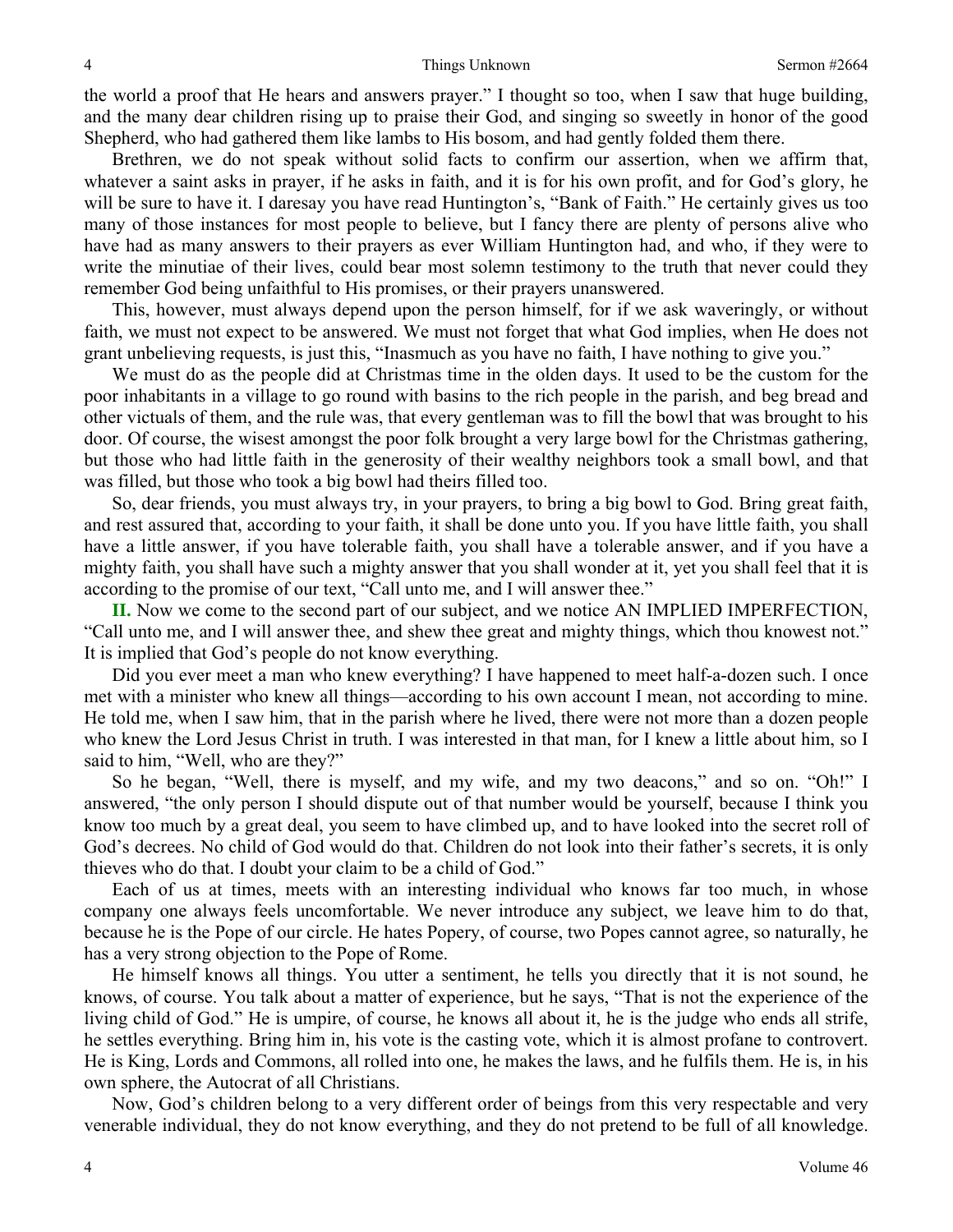#### Sermon #2664 **Things Unknown** 5

One of the best of them, whose name was Paul, said, "Not as though I have already attained, either were already perfect, but I follow after, if that I may apprehend that for which also I am apprehended of Christ Jesus. Brethren, I count not myself to have apprehended: but this one thing I do, forgetting those things which are behind, and reaching forth unto those things which are before, I press toward the mark for the prize of the high calling of God in Christ Jesus."

An old man once met a young one who had been to College about six months, and he said to him, "Do you know much?" "Yes," the young man answered, "I am getting on very fast." The old man said, "You will not say that in a year's time, or else I shall have no hope for you." In a year's time, he asked him whether he knew much more than he did six months before. He replied, "Sometimes, I think I know a great deal more, but at other times, I think I know a great deal less. I have discovered my own ignorance more than ever this last year."

Then the old man said, "By the time you have been in college four years, you will confess yourself to be a very great fool," and when he met him, during the fourth year, he said, "What do you know now?" The student replied, "I think, perhaps I know more than when I entered College, but in my own opinion, I know much less. When I first came, I thought myself competent to give a decisive opinion upon every subject, now, I am obliged to weigh everything before I am able to state anything positively. My own ignorance has been discovered."

Now, depend upon it, dear friends, it will be the same with each of you. We may think, when we first join the church, "We know almost everything." Some people suppose that all the truth is found in the Baptist denomination, others imagine it is all in the Episcopalian, Independent, or Wesleyan denomination, or in whatever sect they belong to, but when we have been members of the Baptist denomination for some considerable time, we discover that there are several faults among us, and we think, perhaps, that if we were fashioned according to the Presbyterian model, we might be improved.

By and by, we find a friend who attends an Episcopal church, where he hears the Gospel very plainly preached by a very earnest clergyman, and we say we think there is something good in the Episcopalians, and the longer we live, the more we find that there is something good in all, and that, after all, we do not know as much as we thought we did, and that our church, though it seemed to be the very model of perfection, is found to be full of infirmities, as well as any other church, and it is not exactly *the* church after all.

I repeat, then, the assertion that is implied in the text, that we have, all of us, a certain amount of ignorance and imperfection, for if we knew all things, we should have no necessity for this promise, that God would show us great and mighty things, which we do not know. But as we are still imperfect, and growing in our knowledge, this promise is exceedingly precious to us. I can scarcely think that I have any person here of that particular clique, who fancy they know everything. If I have, I would say a word to him. There is a certain body of excellent men, who call themselves "God's dear people!" That is just what they are, they are dear to anybody, nobody would think of buying them. If they were to be given away, they would be scarcely worth having.

They are God's *dear* people. They hear their minister preach a sermon, made up of the extract of gall and bitterness, and that just pleases them. His people rejoice in that kind of talk, and say that he is a faithful minister. If he were to leave off being bitter, he would not be faithful—faithfulness, according to their meaning, consists in finding fault with all the world besides.

They tell you to go to "Little Bethel," "Rehoboth," or "Bethesda," because there is no truth anywhere else. It is only there that the truth is to be had, and all other congregations are schismatics, whom it is their duty to denounce and persecute with the utmost rigor of the Gospel, and you are aware that the utmost rigor of the Gospel is worse than the utmost rigor of the law. The rigor of the Gospel is more intolerable than even the rule of Draco himself, for those persons exclude, denounce, and condemn every man who is not to the very turn of a hair's breadth in conformity with their views.

To every such person we say, "Dear brother, you are very wise! All hail to you! We will put you in the chair as the marvelous Doctor of Divinity. You are the man, wisdom will die with you, and while we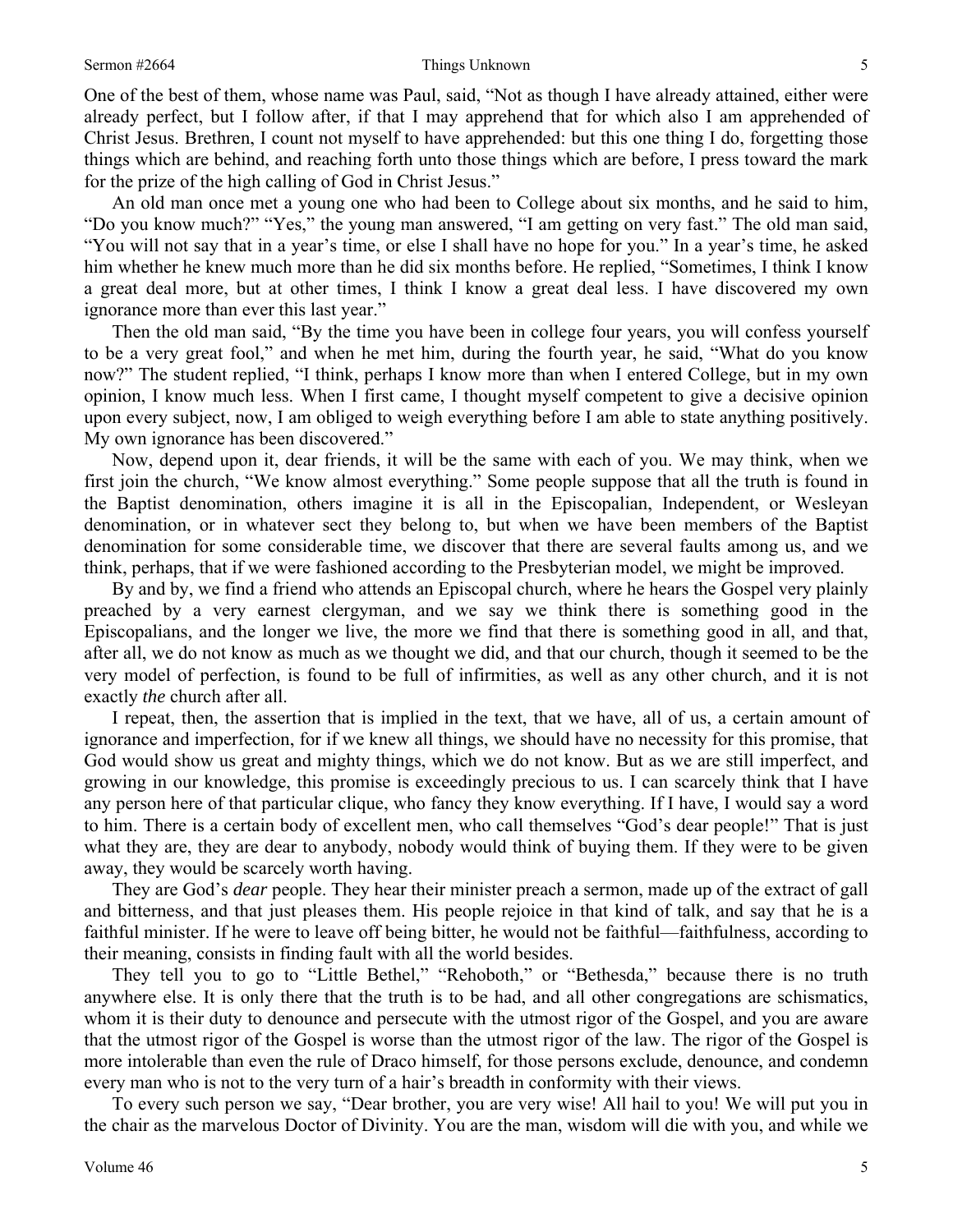humbly bow at your feet, we are obliged to say that you do not know everything yet, there are a few things that need to be revealed even to you, and while we keep ourselves at a respectful distance from anything like your superior knowledge, we are compelled to think that you have not yet attained unto perfection, and we cannot admit that you are the only man in all the world who understands and knows the Gospel."

Well, though our brother will not join with us in saying, "We do not know all things," I think that all who are here present will bow their heads, and each one will say, "Lord, teach me what I do not know, for the little that I know is nothing to be compared with the volumes of Thy wisdom which I have not read, and do not yet understand."

**III.** Now we come to the third head of our subject, which is the best of all. We have here THE PARTICULAR APPLICATION OF THE PROMISE, "Call unto me, and I will answer thee, and shew thee great and mighty things, which thou knowest not."

First, we understand this promise to relate to *Gospel doctrines.* I confess that, when I first preached in a country village as its pastor, I read all Dr. Gill's, "Body of Divinity" and Calvin's "Institutes," and when I had done that, I thought, "Now I have got hold of *the truth,* I am certain I have, and I can meet all opponents, and if they are not conformed to the views of that most learned man, Dr. Gill, and that excellent confessor, John Calvin, I will soon cut them up root and branch."

Well, I began to preach what I had learned from these great and good men, and I have never been ashamed of having done so, for as a successor of Dr. Gill, I am not ashamed to endorse his views, even now, and to subscribe to the doctrinal statements that John Calvin uttered. However, I soon began to find out that there was a good deal to be said, after all, concerning some matters that Dr. Gill and John Calvin did not mention, and I found that I was obliged somewhat to stretch my charity, and to take to my heart some brethren who did not quite see all things which those enlightened men saw.

And moreover, I found out that I did not know everything, and that I had a good deal still to learn, and I find the same thing every day. I hope at all times to hold firmly all the truth I have received. I intend to grasp tightly with one hand the truths I have already learned, and to keep the other hand wide open to take in the things I do not yet know.

Perhaps I have some young man here who has a notion that some minister has got all the truth, or that he himself has embraced all the truth. Now, young man, there are a great many things that you do not know, there are some doctrines you do not understand. If you will wait a little while, and study your Bible more, you will go down on your knees and say, "Lord, I never knew my own ignorance so much as I do now, will You teach me Your truth?"

Do we desire to understand the truth of God? Let us not be discouraged. In answer to our prayers, God will show us "great and mighty things" which we do not know now. You are a Christian, yet you do not comprehend the doctrine of election, or the doctrine of effectual calling puzzles you. You are a Churchman, perhaps, yet you do not know anything about these things.

You are like a man I met once in a railway carriage. He said he was a High Churchman, and I said I was a High Churchman too. "How can that be?" he inquired, "You are a Dissenter." "But," I replied, "I believe many of the doctrines of your church." He said, "I think not." "Well," I said "I believe in the doctrines of election, predestination, and so on." "Oh!" he said, "I do not." "But," I said, "they are in your Articles." He said, "I believe the Catechism, but I have not read the Articles." "Then," I rejoined, "I am the better Churchman of the two, you are the Dissenter, and I am the High Churchman. You ought to be turned out of the church if you do not believe the Articles. They ought to take me, and give me a first rate living, and make me one of their bishops, for I have read the Articles, and studied them."

A great many people do not know what they believe. No person has a right to say he is a Churchman, till he has read the Prayer book. You have no right to say you are Wesleyan till you have read Wesley's sermons, and you have no right to say you are a Calvinist till you have read what Calvin believed, and you have no right to say you are a Christian till you have read your Bible, for the Bible is the standard of Christian faith and practice, and when you come to read your Bibles, you will find this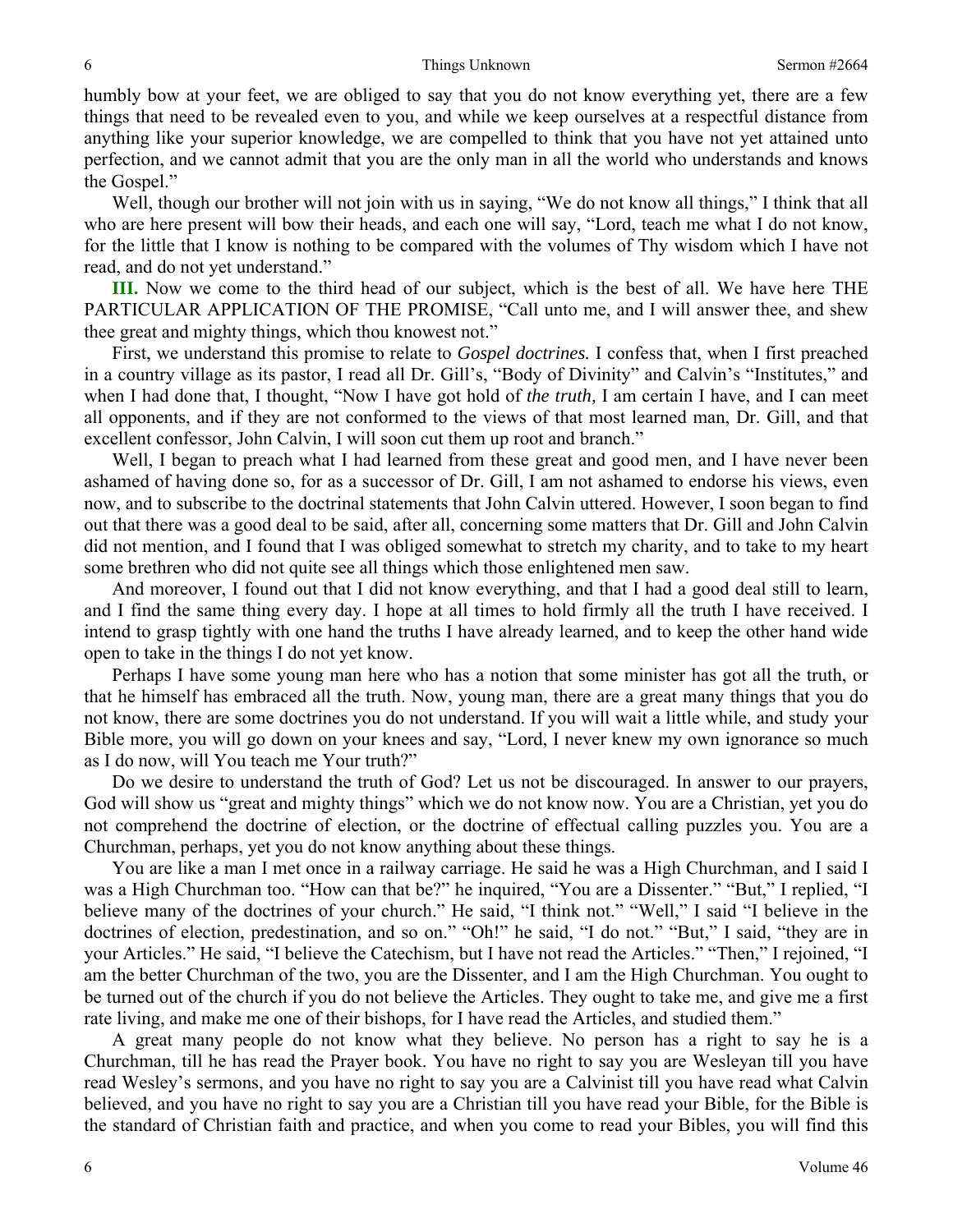one thing out, that your own little views were not quite so wide as the Bible after all, and you will have to say, "Lord, show me great and mighty things, which I know not now."

I am persuaded that neither the Church of England, nor the Wesleyans, nor the Independents, nor the Baptists, have got all the truth. I would not belong to any one of these denominations, for all the land that is beneath the sky, if I had to endorse all that is held by them. I believe that the church ought to be governed by an Episcopalian Presbyterian Baptist Independency. I believe we are all right in a great many of our doctrines, but that we all have something yet to learn.

The doctrine of "man's responsibility" is not to be denied, nor the doctrine of "God's sovereignty" to be disputed. I hope that some day, we shall all bring our views to the test of the Sacred Scriptures. Then shall we have one church, "one Lord, one faith, one baptism." Then shall we know great and mighty things which we know not now.

I would persuade you, my Baptist friends, that your system is not perfect, and you members of the Episcopalian Church, that your polity is not altogether without imperfection, and I would entreat you, my friend, though you are a member of an excellent body of believers, however excellent that church may be, not to think it is infallible. Go down on your knees, and ask God to teach you what you do not know and to make you better than your creed, or else, in nine cases out of ten, you will not be worth much.

But next, "great and mighty things, which thou knowest not," God will show you *in providence.* A poor man is in trouble, he has not wherewithal to buy daily bread. Let him call upon God, and ask for it, and though he has never seen the Lord thrust out His hand from heaven, or feed him by the ravens, or quench his thirst with water out of the rock, let him go down on his knees, and he will find that there are more wonders in providence than you and I have seen yet.

In answer to prayer, we shall see how God's providence, though it is far beyond our ideas, is according to our prayers. There are many Christians who have been in great trouble, and have experienced a most marvelous deliverance in providence. If we have great trouble, let us bring them to our great God, let us cry unto Him, and in providence we shall see "great and mighty things" which we know not as yet.

In the next place, very briefly passing over these points, "great and mighty things, which thou knowest not," God will show you *in matters of Christian experience.* Let us search God's Word, and give ourselves to prayer, and then, in matters of experience, we shall see *"*great and mighty things" which we know not yet. A Christian is immeasurably beyond the worldling, and there is a possibility of a Christian becoming as much beyond himself as he now is beyond a sinner dead in sins. There is no telling how great he may become even on earth. I do not think we can ever on earth become perfect, but we know not how near to perfection we may come. We may not, whilst on earth, dwell in heaven, but who can tell how much of heaven may dwell in us while we are here?

Did you ever sit down and read the Life of Herbert, or Whitefield, or Haliburton? After we have read such books, we say within ourselves, "What poor worms we are!" We feel like Robert Hall, who, when a certain minister came to see him, said, "I am so glad to see you! Mr. So-and-so has been here, he is so far above me, that I felt myself to be nothing in his presence, but now I begin to feel myself a man again."

Have you never felt, when in the company of some great and mighty man, as if you were nothing at all? When I first read Henry Martyn's Life, I could not refrain from weeping for some hours afterwards, to think how much below such a life as his I was living. Yet you know not but that you may climb where these men did, the steps of the mountain of piety may be steep to look upon, but they are accessible to the feet of diligence. Go on, and you shall yet stand where Moses stood, and behold Canaan from the top of Nebo. Remember that you are as yet upon the lowlands, be not ashamed to acknowledge that you are desirous to climb upwards. Bend your knees, and God will show you in experience "great and mighty things" that you know not yet.